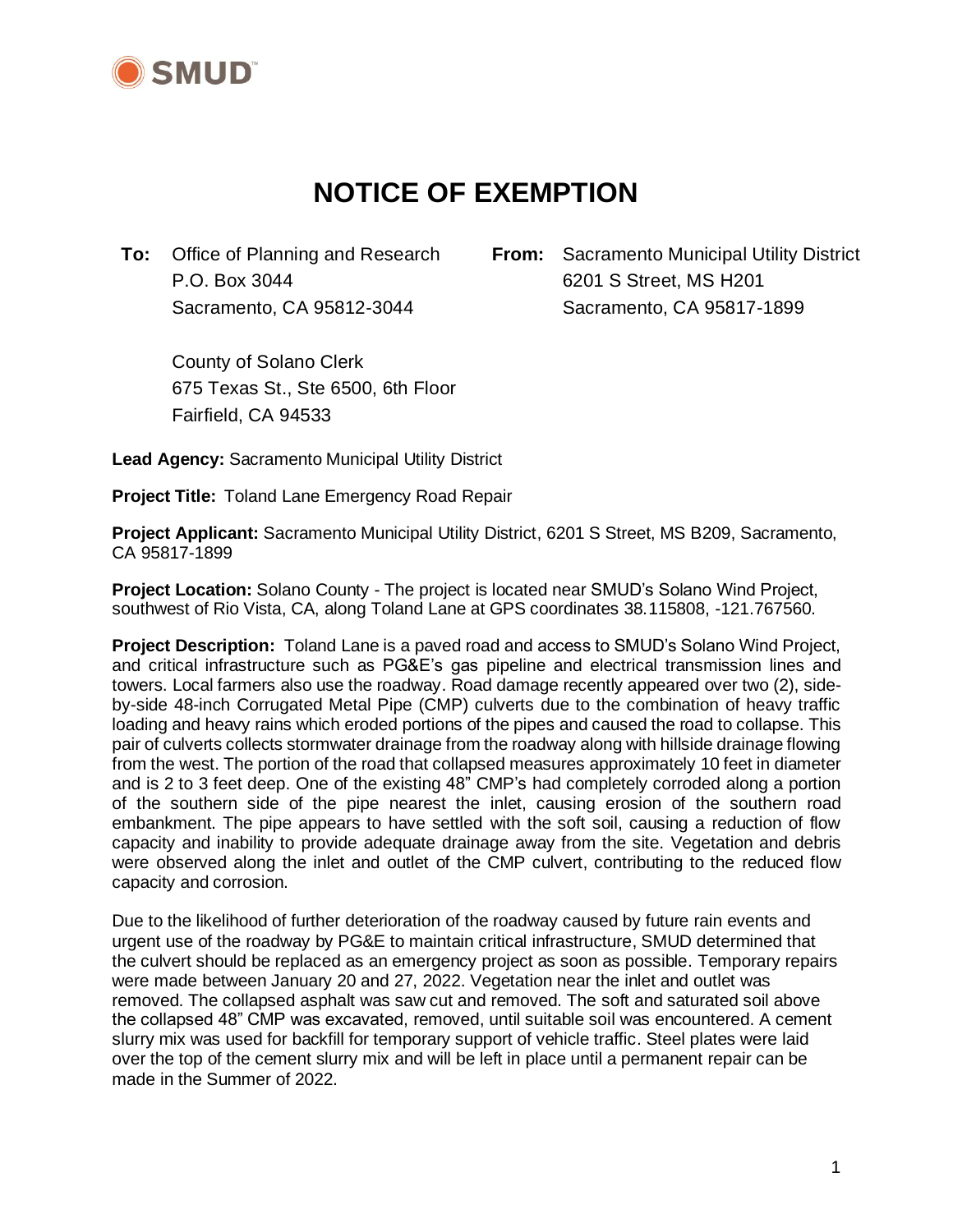### **Name of Public Agency Approving the Project:** Sacramento Municipal Utility District

#### **Name of Person or Agency Carrying Out the Project:** Sacramento Municipal Utility District **Exempt Status (Check One)**

| Ministerial (CEQA PRC §21080(b)(1); CEQA Guidelines §15268)                                                                                            |             |
|--------------------------------------------------------------------------------------------------------------------------------------------------------|-------------|
| Declared Emergency (CEQA PRC §21080(b)(3); CEQA Guidelines §15269(a))                                                                                  |             |
| Emergency Project (CEQA PRC $\S 21080(b)(2)$ & (4); CEQA Guidelines $\S 15269(b)(c)$ )                                                                 | M           |
| Categorical Exemption (CEQA PRC §21080(b)(2), CEQA Guidelines §15301 (c) Existing highways<br>and streets & (d) Restoration of deteriorated facilities | $\boxtimes$ |
| <b>Statutory Exemptions</b>                                                                                                                            |             |

## **Reasons Why Project is Exempt:**

Under CEQA Guidelines § 15062, a lead agency must identify the rationale for making the determination that a project is exempt under CEQA. SMUD has determined that the Toland Lane Emergency Road Repair Project is exempt under CEQA Guidelines § 15269(b) which states that emergency projects are exempt from the requirements of CEQA when "emergency repairs to publicly or privately-owned service facilities necessary to maintain service essential to the public health, safety, or welfare. Emergency repairs include those that require a reasonable amount of planning to address an anticipated emergency," (c), which reads "Specific actions necessary to prevent or mitigate an emergency…" § 15301 (c) which reads, "Existing highways and streets…and similar facilities (this includes road grading for the purpose of public safety)…" and (d), which reads "Restoration or rehabilitation of deteriorated or damaged structures, facilities, or mechanical equipment to meet current standards of public health and safety…" The Toland Lane Emergency Road Repair Project involves removing debris from the inlet and outlet of the culverts to prevent erosion, placing cement slurry to provide temporary support of vehicle traffic, and placing steel plates over the repaired area until a permanent repair is completed, and therefore is considered exempt in accordance with CEQA Guidelines §15269 and §15301.

#### **Lead Agency Contact Person:**

Kim Crawford Environmental Specialist Sacramento Municipal Utility District 6201 S Street, Mailstop B209, Sacramento, CA 95817 P.O. Box 15830, Sacramento, CA 95852-0830 Phone:916-732-5063 email: kim.crawford@smud.org

K. Crawford

Signature Date

January 31, 2022

Printed Name **Lead Agency** 

Kim Crawford **Sacramento Municipal Utility District**